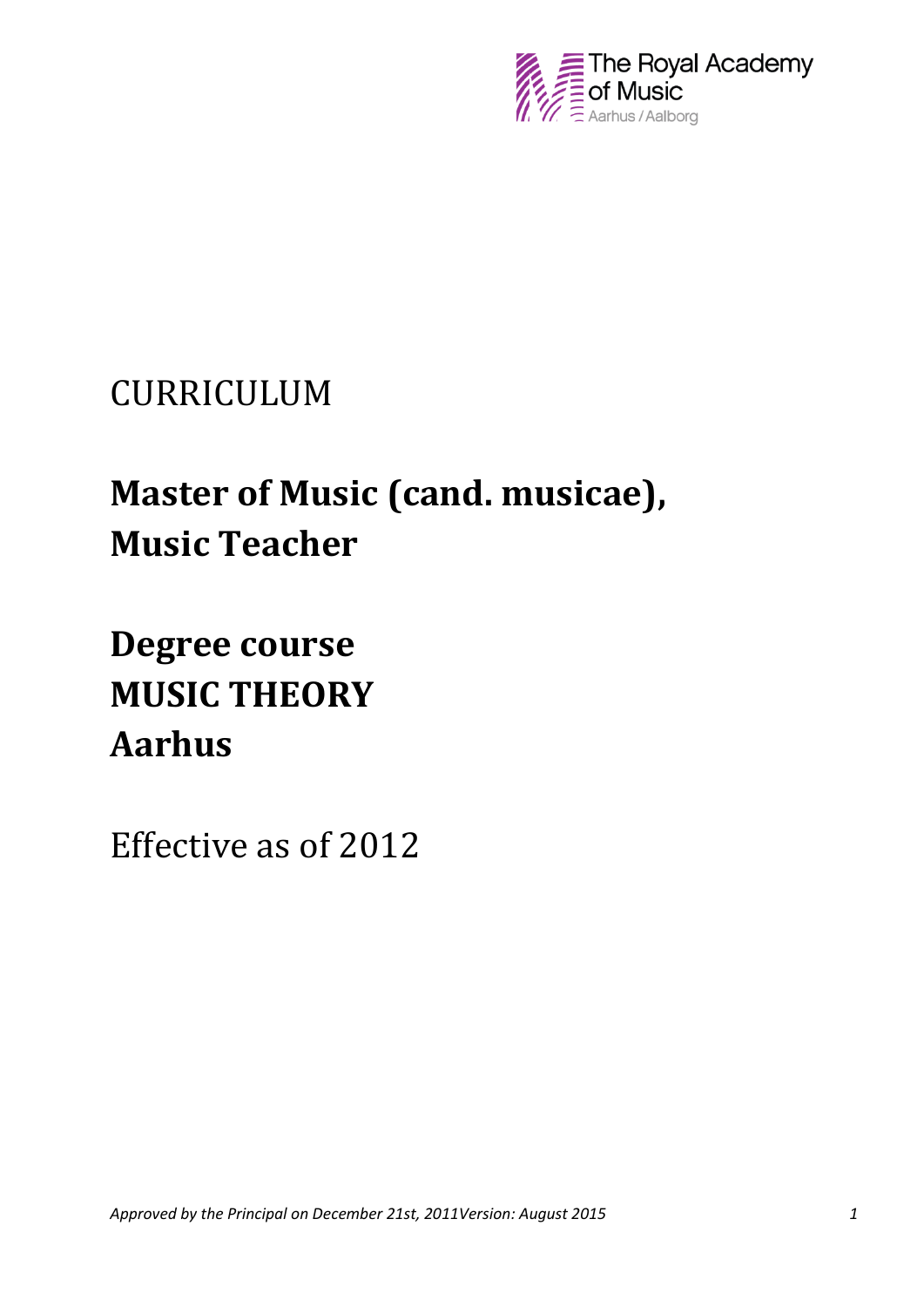

## **Content**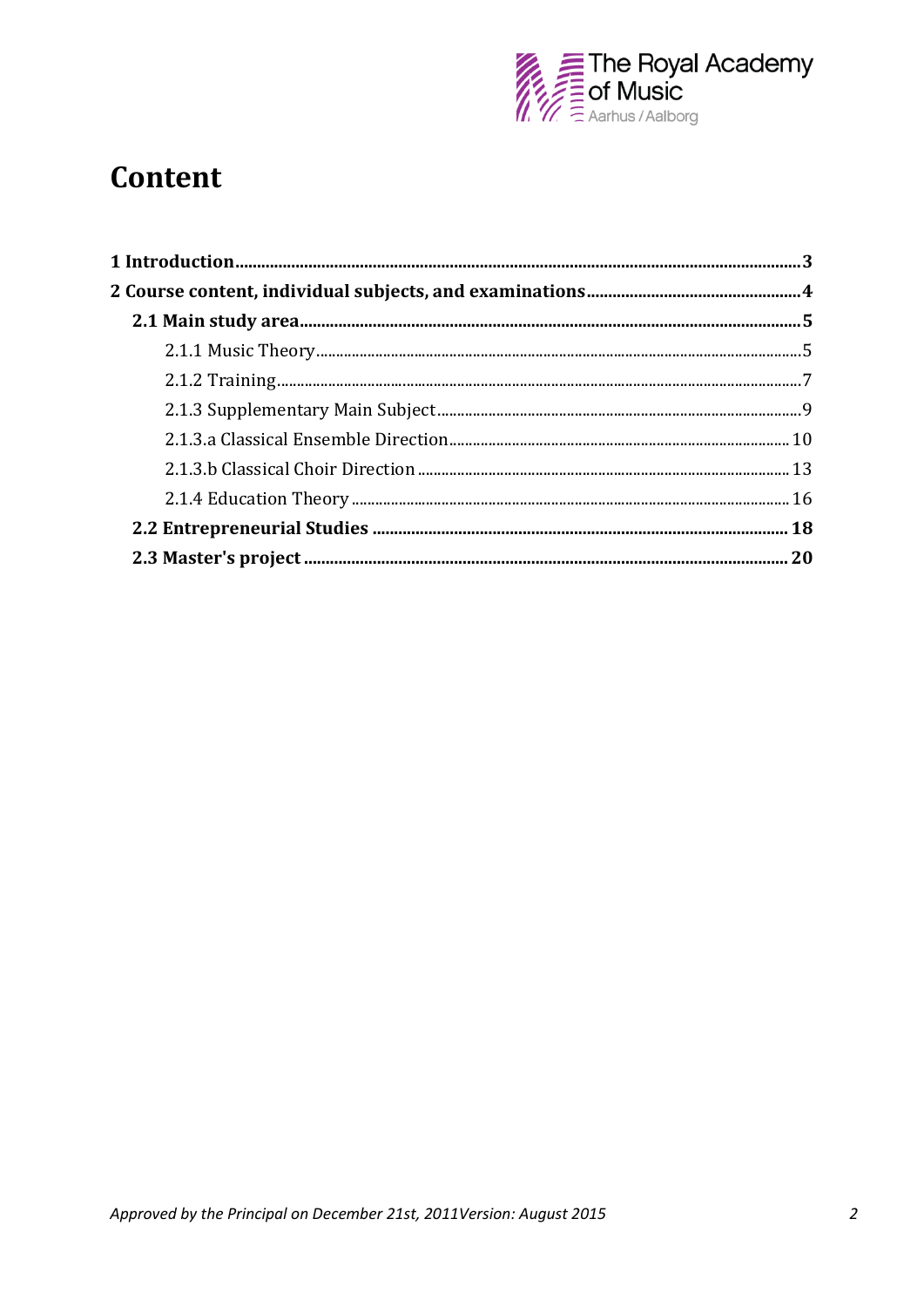

# **1 Introduction**

**The MMus (Music Theory) music education degree course** at the Royal Academy of Music, Aarhus, is a 2-year course during which students acquire specialist knowledge, skills, and qualifications to become music theorists and music teachers at the highest level. In addition, the course focuses on making students capable of becoming music business entrepreneurs and organisers.

**The course structure** means that main subject tuition to a considerable extent includes subject areas chosen by the student as well as theory of science. The student develops his/her personal qualifications profile by choosing from Classical Choir Direction, Classical Ensemble Direction, or a different subject from the catalogue of supplementary main subjects. In addition, education theory and practical pedagogics as well as entrepreneurial studies are covered. The Music Theory degree course concludes with a student-defined master's project which is based on student interests and needs and also constitutes their specialisation in the field.

#### **The course subjects are divided into the following fields:**

- Main study area: Main subject, supplementary main subject (to provide the student with a broader and more personal profile), and pedagogical subjects.
- Entrepreneurial Studies: Subjects and projects where students gain skills and qualifications as entrepreneurs and managers of dynamic processes and acquire career administration tools.
- Master's project: The project itself as well as guidance and subjects that prepare the student for project work.

The elements of the course are credited with ECTS points based on an assessment of the workload involved in the subjects.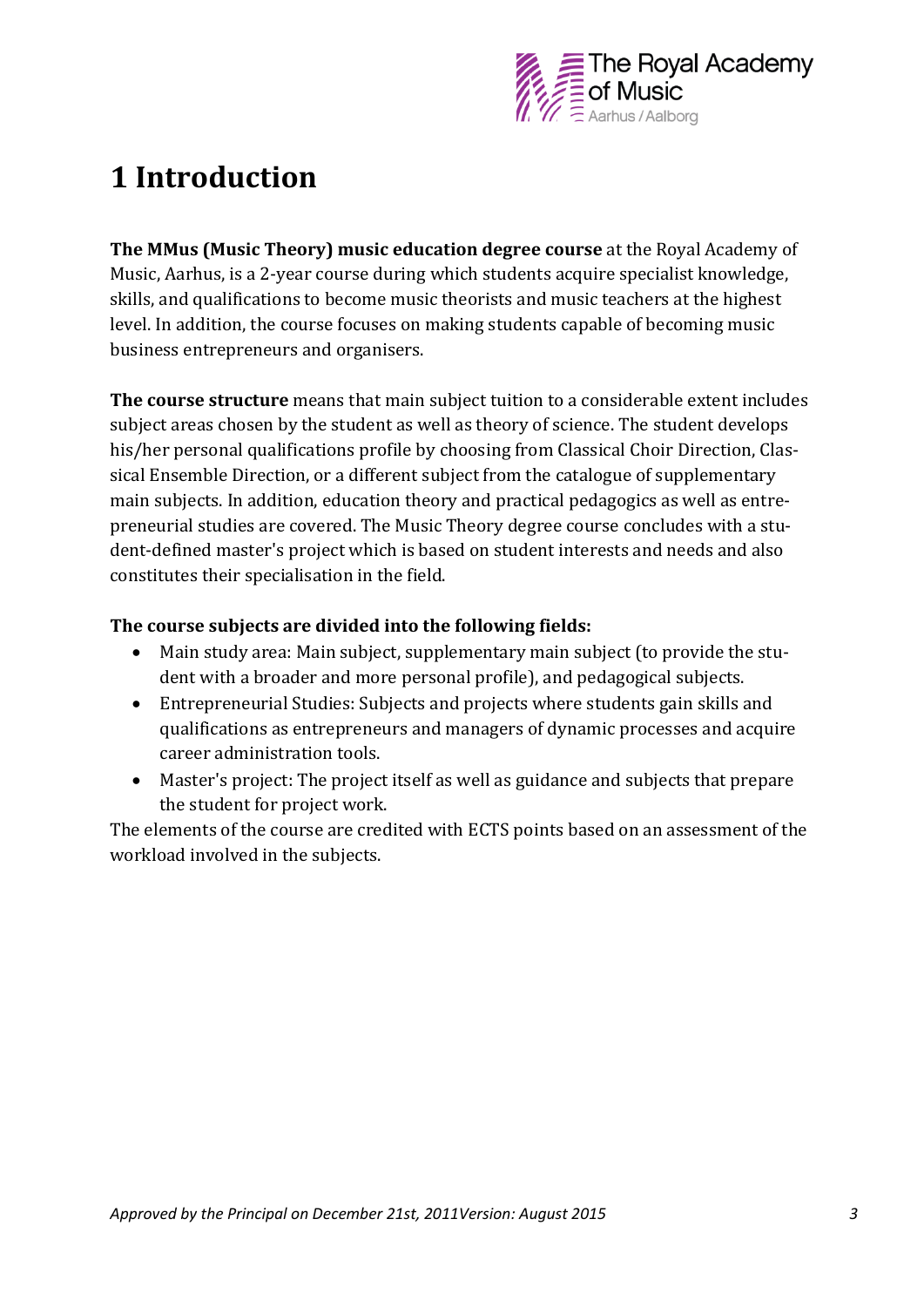

# **2 Course content, individual subjects, and examinations**

ECTS chart:

|                                    |         | 2nd | 3rd |         |              |
|------------------------------------|---------|-----|-----|---------|--------------|
| <b>Music Theory</b>                | 1st sem | sem | sem | 4th sem | <b>Total</b> |
| Main study area                    |         |     |     |         |              |
| <b>Music Theory</b>                | 14      | 14  | 7   | 10      | 45           |
| Training                           | 5       | 5   |     |         | <b>10</b>    |
| <b>Supplementary Main Subjects</b> | 5       | 5   | 5   | 5       | 20           |
| <b>Education Theory</b>            | 3       | 3   |     |         | 6            |
| <b>Entrepreneurial Studies</b>     | 3       | 3   | 3   |         | 9            |
| Master's project                   |         |     | 15  | 15      | 30           |
| Total                              | 30      | 30  | 30  | 30      | 120          |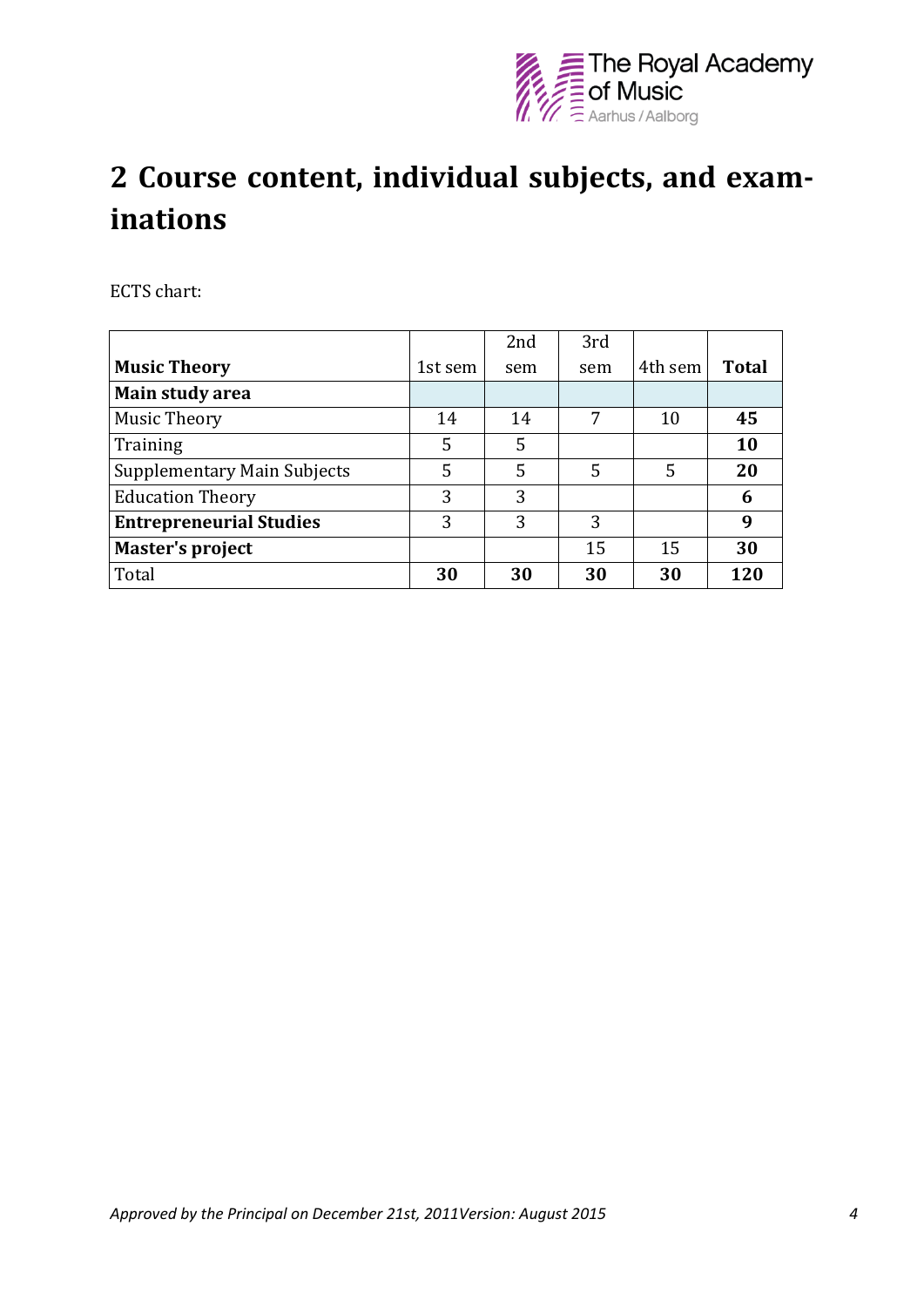

# **2.1 Main study area**

### **2.1.1 Music Theory**

#### **Objectives**

Upon completion of the subject, the student:

- Possesses specialist knowledge of theoretical, compositional, and artistic aspects of music.
- Understands and is able to reflect on practice and choice of methods in relation to research work and in relation to tuition and communication courses.
- Has mastered advanced tuition skills.
- Is able to work with music theoretical and pedagogical communication and discuss music related and professional problems with peers as well as non-specialists.
- Is able to manage complex and unpredictable creative challenges in a pedagogical process.
- Can commence music theory projects and interdisciplinary cooperation independently.
- Is able to act professionally as regards responsibilities and ethics.
- Is able to independently assume responsibility for his/her own learning needs, specialisation options, and potential for creative development and prioritise and structure his/her time and work efforts.

#### **Content**

The subject consists of an introduction to working on subjects chosen by the student as well as an introduction to the practice and methods of theory of science.

#### **Tuition and work formats**

One-to-one tuition.

**Semesters**  1st to 4th semester.

#### **Scope**

55 ECTS towards the degree.

#### **Evaluation and examination regulations**

No later than April 1st, the student hands in two written assignments. The assignments must include the following:

a. Written documentation of work on a subject chosen by the student (max. 20 pages).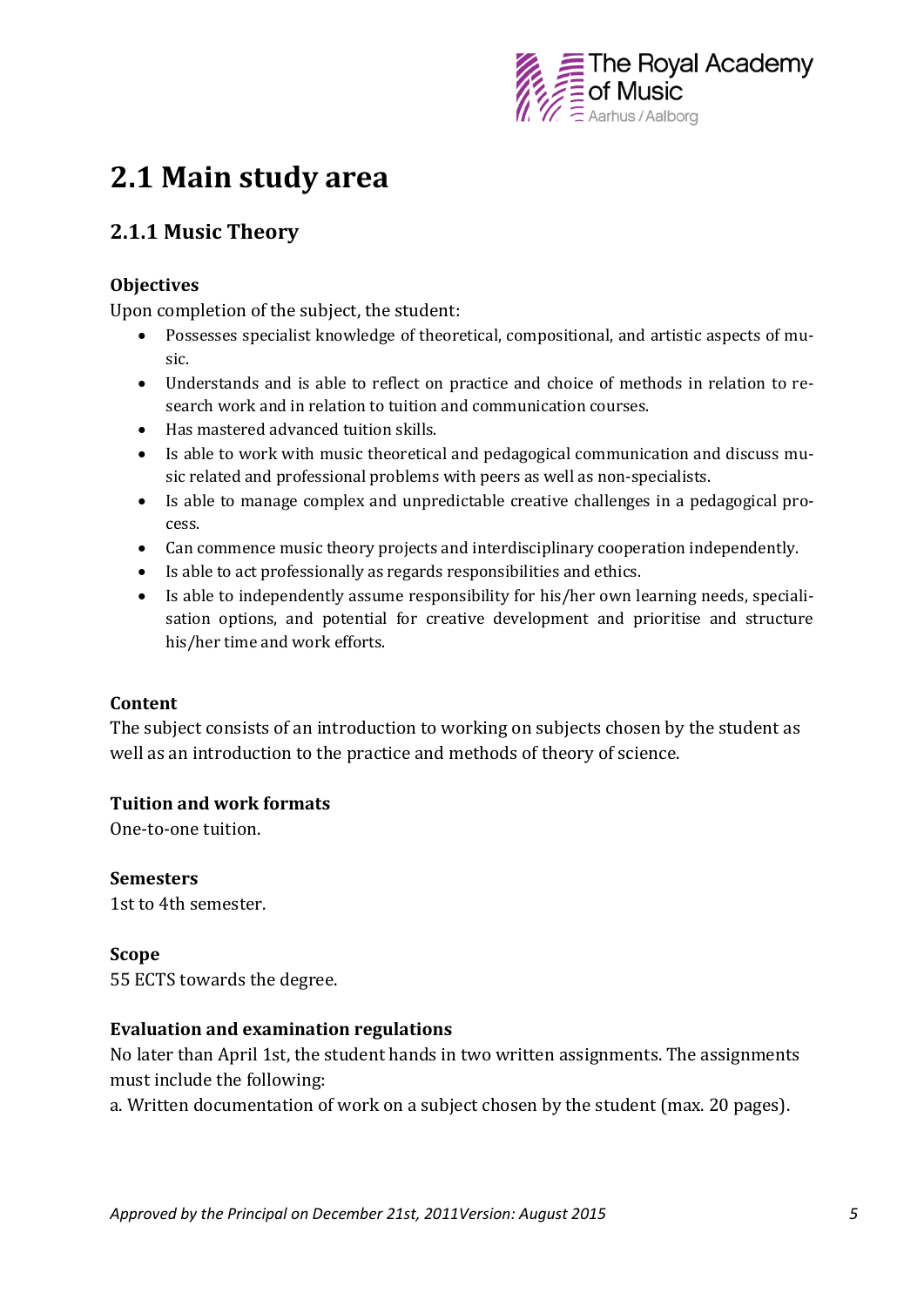

b. An article equivalent to a research article (max. 10 pages) which accounts for the method used and results achieved during the investigation of a subject chosen by the student, based in a specific research tradition.

#### **Marking and evaluation**

External marking. Grade.

The assessment must reflect to what extent the objectives have been achieved.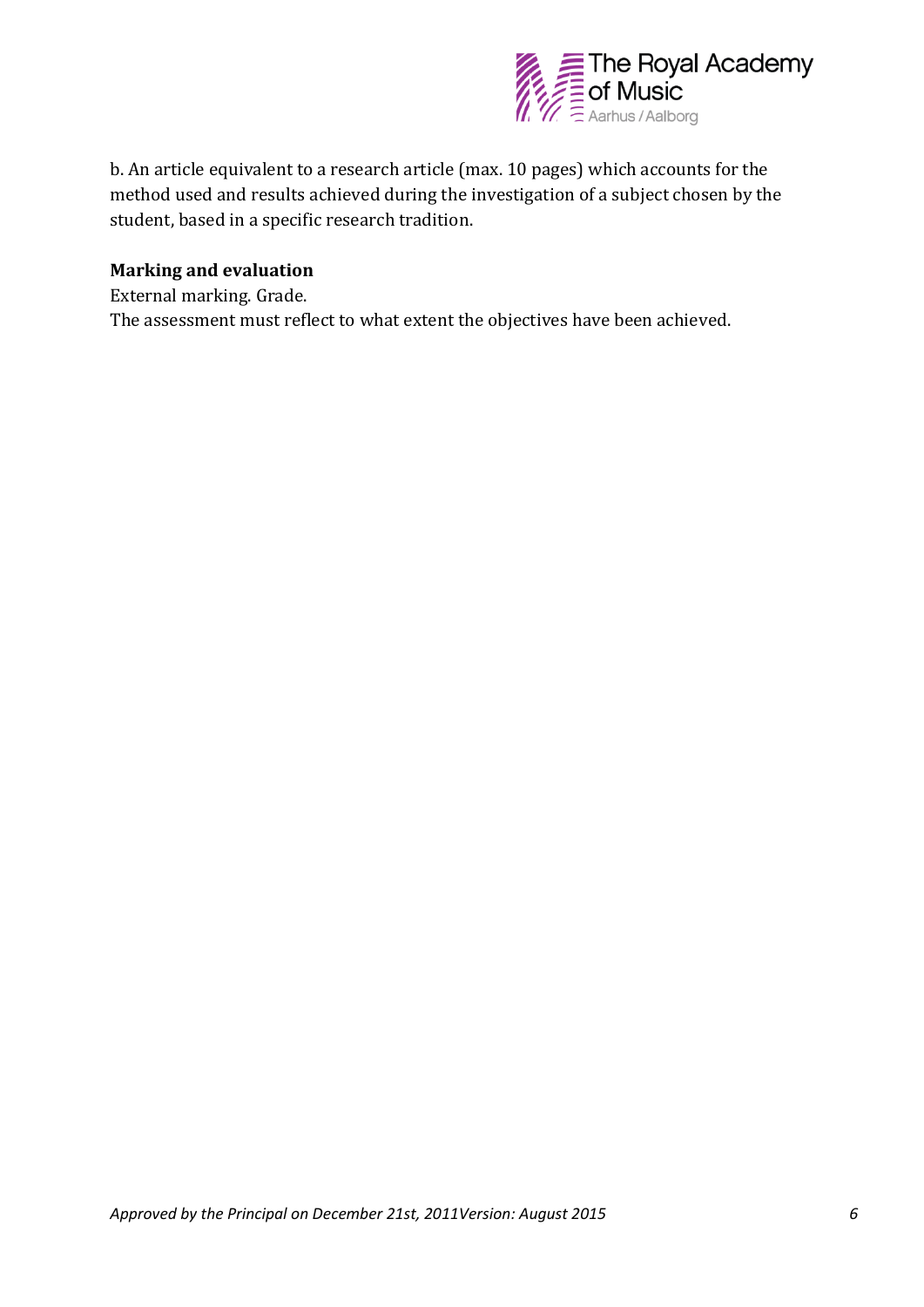

## **2.1.2 Training**

#### **Objectives**

Upon completion of the subject, the student:

- Possesses comprehensive knowledge of pedagogical and didactic theories, concepts, and methods that are relevant to Music Theory main subject tuition at an advanced level.
- Is conversant with ethics and responsibilities in relation to the teaching role.
- Is able to reflect on practice and choice of methods in relation to teaching and communication situations regarding Music Theory main subject tuition at an advanced level.
- Is able to organise comprehensive and progressive pedagogical courses.
- Is able to communicate issues of music theory verbally and in writing to peers as well as non-specialists.
- Is able to acknowledge and handle pedagogical challenges in a creative, investigative, and analytical manner.
- Is able to identify his/her own learning needs and potential for artistic development in the field of pedagogics, and to prioritise and structure his/her time and work efforts in relation to organisation of teaching courses.

#### **Content**

Guidance for the execution of long and demanding tuition courses as well as training guidance and supervision. The training course is executed on the 2nd semester where a small, advanced level training class is taught a minimum of eight 45-minute lessons. **The student is responsible for all practical work in connection with organising and executing the training course.**

#### **Tuition and work formats**

One-to-one tuition and supervision.

**Semesters**  1st to 2nd semester.

#### **Scope**

10 ECTS towards the degree.

#### **Evaluation and examination regulations**

Examination after the 2nd semester The examination comprises a written report, a weekly schedule, and a practical test.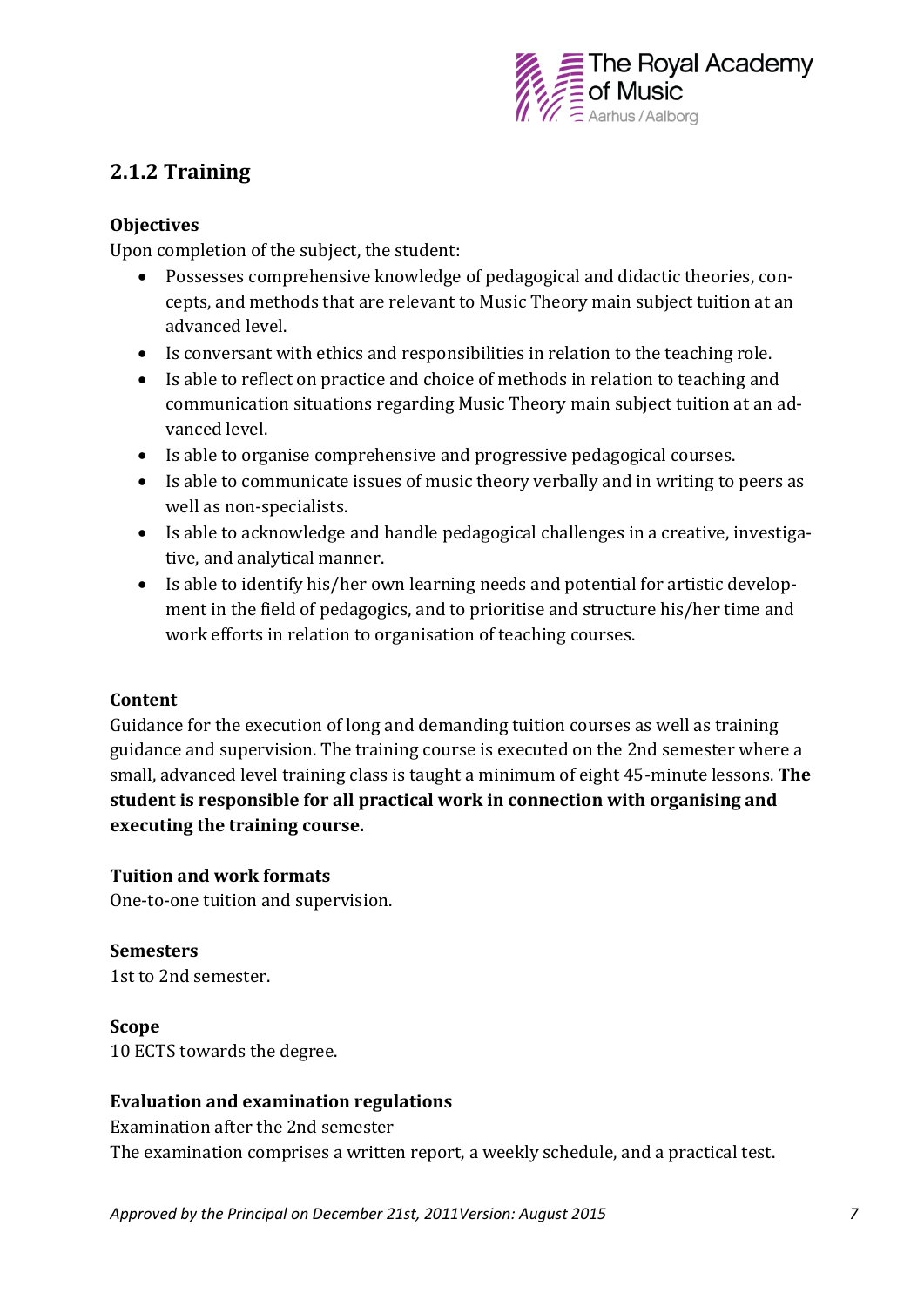

#### Written report:

A pedagogical report on the training course. Scope: 8-10 pages. The report must contain the following: A description of the training courses, class description and pupil description, objectives, a description of one or more selected lessons, and an evaluation of the course. Annexes containing materials used as well as concrete examples of the student's own teaching materials must be appended to the report.

Four copies of the report are to be handed in at the studies office by April 1st.

#### Weekly schedule:

A detailed weekly schedule for a 12-week tuition course (equivalent to one semester's Music Theory/Music History tuition for orchestral musicians at the Academy) including information on the subjects to be covered as well as the materials to be handed out before, during, and after each tuition situation. The weekly schedule must be accompanied by a brief discussion on materials chosen and not chosen (max. 5 pages). In connection with the practical test, the student answers questions from the external examiners regarding the weekly schedule handed in (15 minutes).

Four copies of the weekly schedule are to be handed in at the studies office by April 1st.

#### Practical test:

The student carries out a 45-minute tuition demonstration on a subject chosen by the student with his/her training class.

After the tuition demonstration, the student comments on the lesson and answers questions from the examiners (15 minutes).

Total duration: 75 minutes.

#### **Marking and evaluation**

External marking. Grade.

The assessment must reflect to what extent the objectives have been achieved.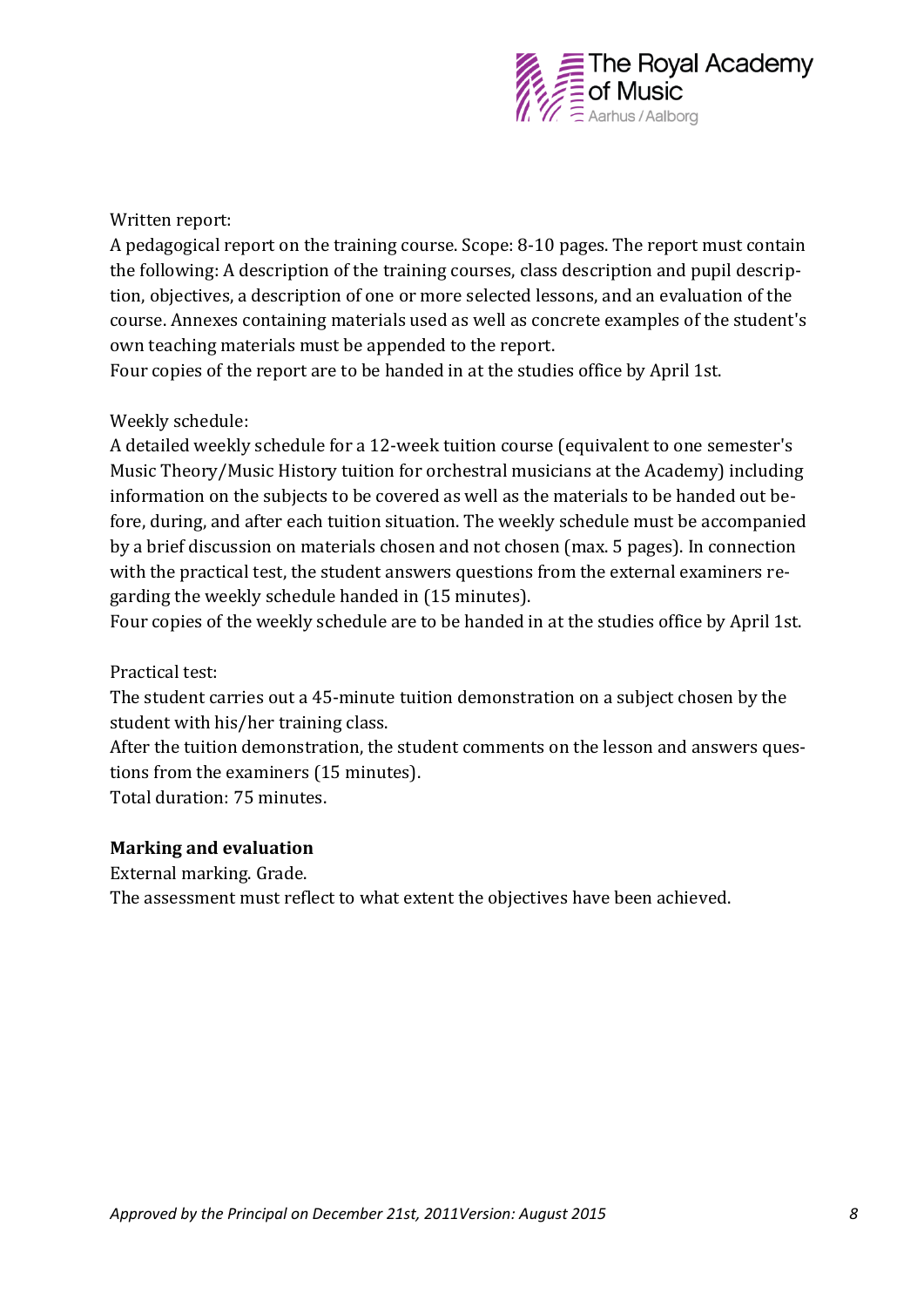

### **2.1.3 Supplementary Main Subject**

In consultation with the director of studies, the student chooses either Classical Ensemble Direction or Classical Choir Direction. Alternatively, a different subject from the catalogue of supplementary main subjects may be chosen. This may be found at www.musikkons.dk.

#### **Prerequisites for supplementary main subject tuition**

Applicants who want a MMus degree course supplementary main subject not contained in the student's BMus degree must pass an admission test to qualify for the supplementary main subject in question.

Applicants with relevant degrees who have passed relevant main subject examinations do not need to sit any further tests.

#### **Scope**

The subject takes two years, is credited with 20 ECTS points, comprises a tuition training course, and is concluded with an examination after the 4th semester with external marking and a grade.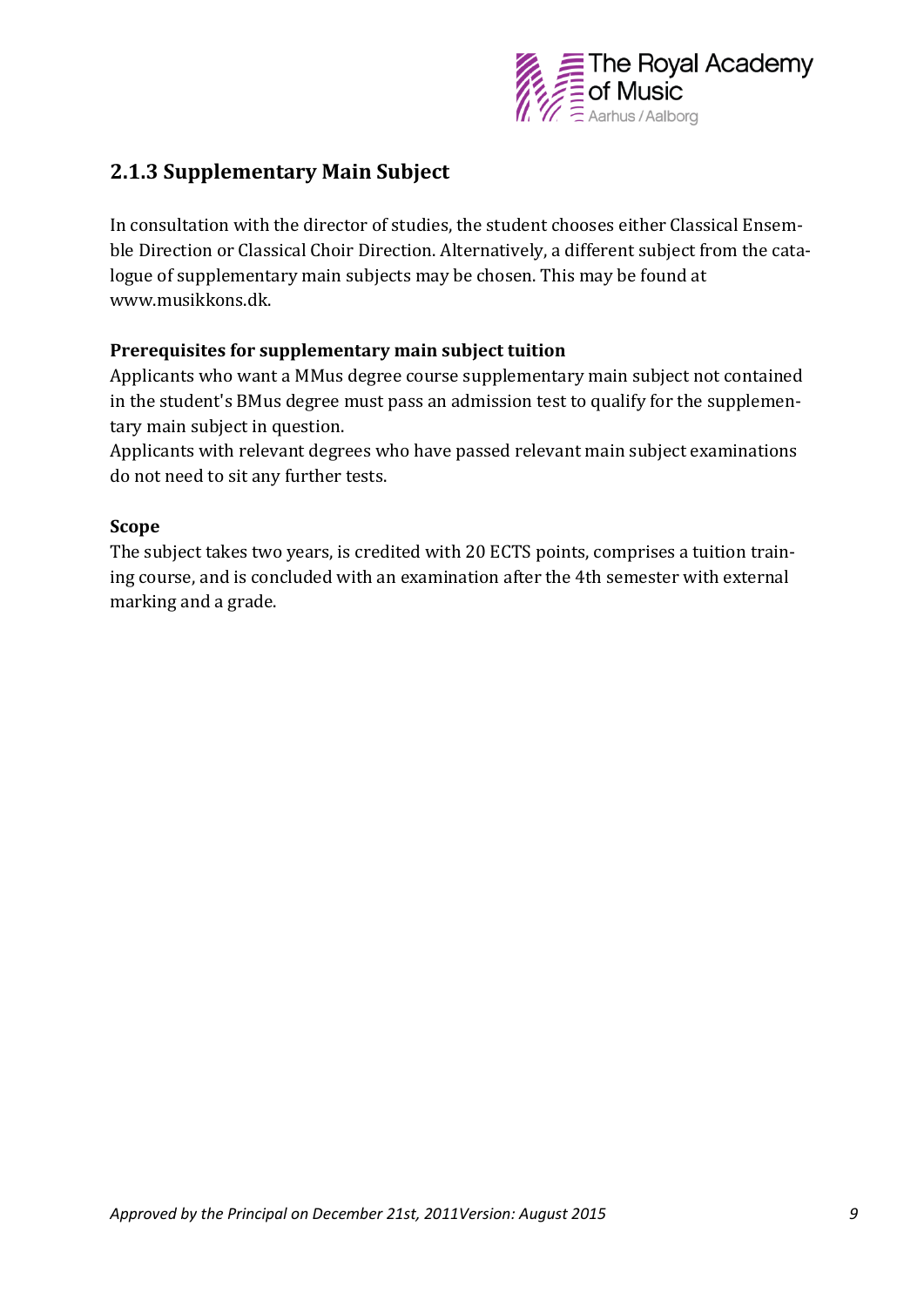

## **2.1.3.a Classical Ensemble Direction**

#### **Objectives**

Upon completion of the subject, the student:

- Has mastered advanced tuition skills in relation to classical ensemble direction as well as musical skills and forms of expression.
- Can commence, arrange, and direct musical ensemble playing and interdisciplinary cooperation independently in the musician and teacher roles.
- Understands and is able to reflect on practice and choice of methods in relation to his/her own artistic practice as well as in relation to tuition and communication courses.
- Is able to assess and choose among pedagogical methods and tools, create relevant solution models, and make informed and reflected artistic decisions.
- Is able to work with musical and pedagogical communication and discuss music related and professional problems with peers as well as non-specialists.
- Is able to act professionally as regards responsibilities and ethics.

#### **Content**

Tuition comprises methods and training.

Further development of student qualifications within classical ensemble direction. The student must be able to integrate practical and theoretical aspects.

Methods include subjects such as direction technique, score technique, repertoire orientation, arrangement, and preparation methods.

#### 1st and 2nd semester training

In consultation with the supervisor, the student (or two students working together) executes a tuition course of a least 15 lessons (of at least 45 minutes each) with an ensemble at music school level.

The student prepares a written report of the work with the training class.

The report must contain the objective, a description of the ensemble, a description of one or more selected lessons, method and teaching considerations, an evaluation of the objective and ensemble development over the full course, choice of materials, and examples of teaching materials used. Scope: 6-8 pages, excluding annexes.

#### 3rd and 4th semester training

In consultation with the supervisor, the student executes a tuition course of at least 20 lessons (45 minutes each). The content of the training course is selected by the student. The student prepares a written report of the work with the training class.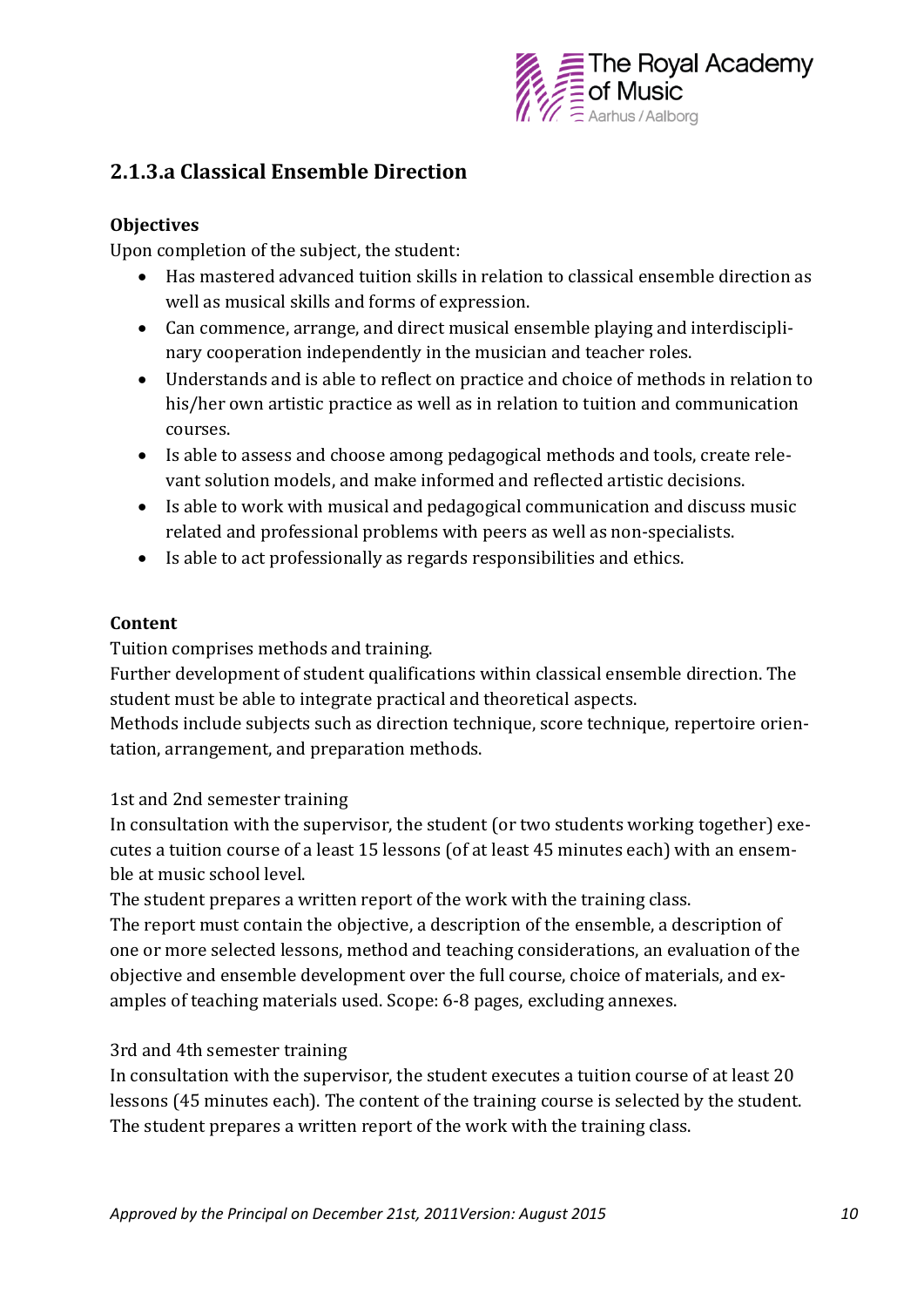

The training report must contain the objective, a description of the ensemble, a description of one or more selected lessons, method and teaching considerations, an evaluation of the objective and ensemble development over the full course, choice of materials, and examples of teaching materials used. Scope: 8-10 pages, excluding annexes. Four copies of the training report are to be handed in no later than 14 days prior to the examination.

#### **Tuition and work formats**

Tuition is divided between class tuition at the Academy (methods and training with fellow students) and training with the student's own groups (music school, evening classes, churches, or independent ensembles). Tuition is scheduled so that internal training (fellow students) is executed jointly with all students while the methods classes may be divided into levels based on prior qualifications.

#### **Semesters**

1st to 4th semester.

#### **Scope**

20 ECTS towards the degree.

#### **Evaluation and examination regulations**

#### After the 2nd semester: Certificate

*Examination format*

The supervisor evaluates the training report and the course during an evaluation interview with the student.

#### *Marking and evaluation*

Certificate with the evaluation Approved/Not approved. This certifies that the objectives have been achieved at a level at least corresponding to a Pass, and that current attendance rules have been followed.

#### After the 4th semester: Examination

*Examination content*

The student's training class participates at the examination.

The examination comprises work on familiar material and preparation of new material.

- Familiar material: Takes the form of rehearsal work in continuation of the training class course (25 minutes).
- Preparation of new material: Preparation/tuition (of fellow students or similar) of an assignment provided by the Academy (25 minutes).

The assignment is set by the examiner and external examiner one week prior to the examination. The assignment must provide a contrast to the training class assignment (in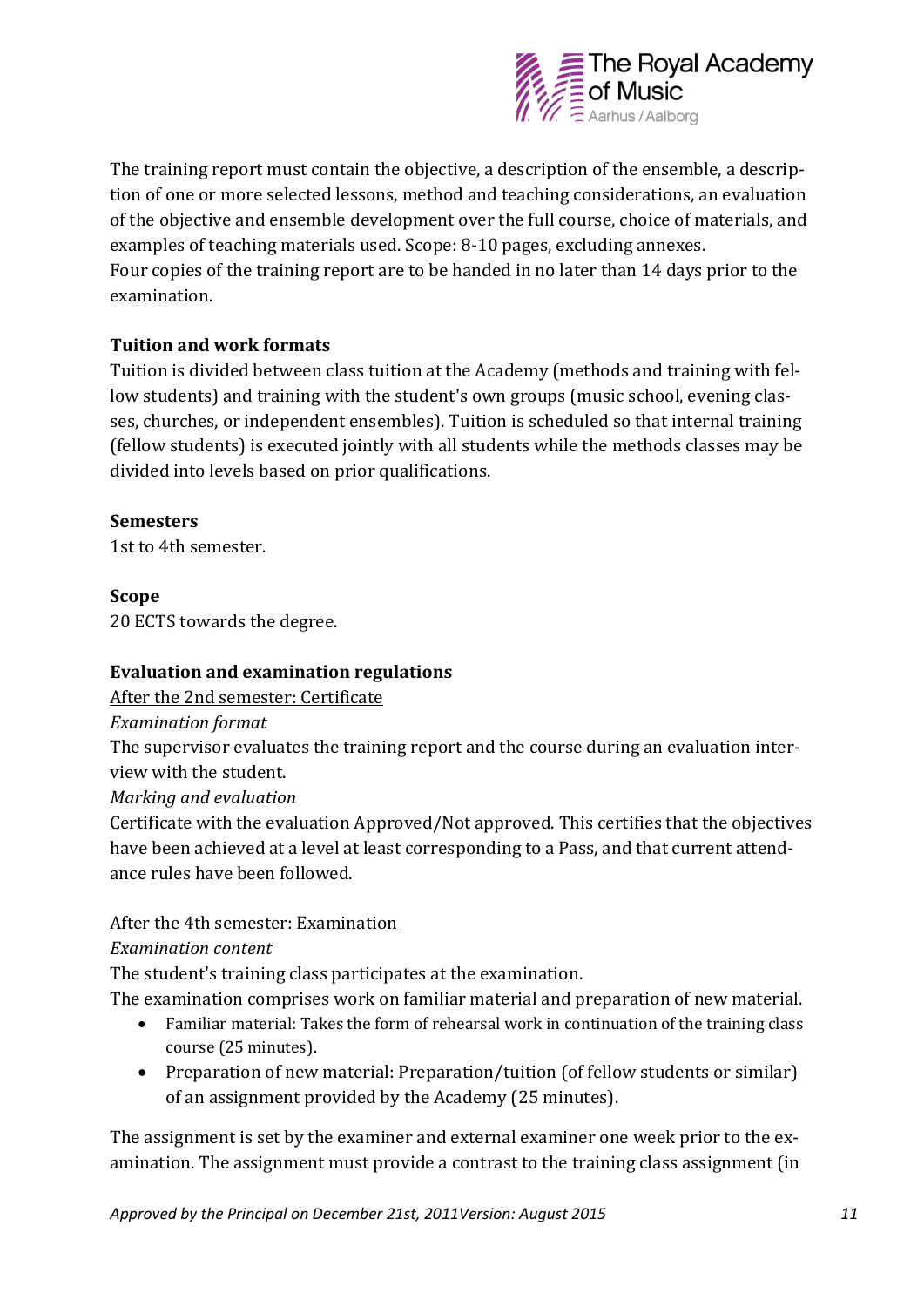

terms of style, level of difficulty, and character). During an interview of no more than 10 minutes after the lessons, the student comments on the training course and the lessons and answers questions from the examiners. The training report will also be used. *Examination format*

Practical test. Duration including discussion: 75 minutes.

*Marking and evaluation*

External marking. Grade.

The assessment must reflect to what extent the objectives have been achieved.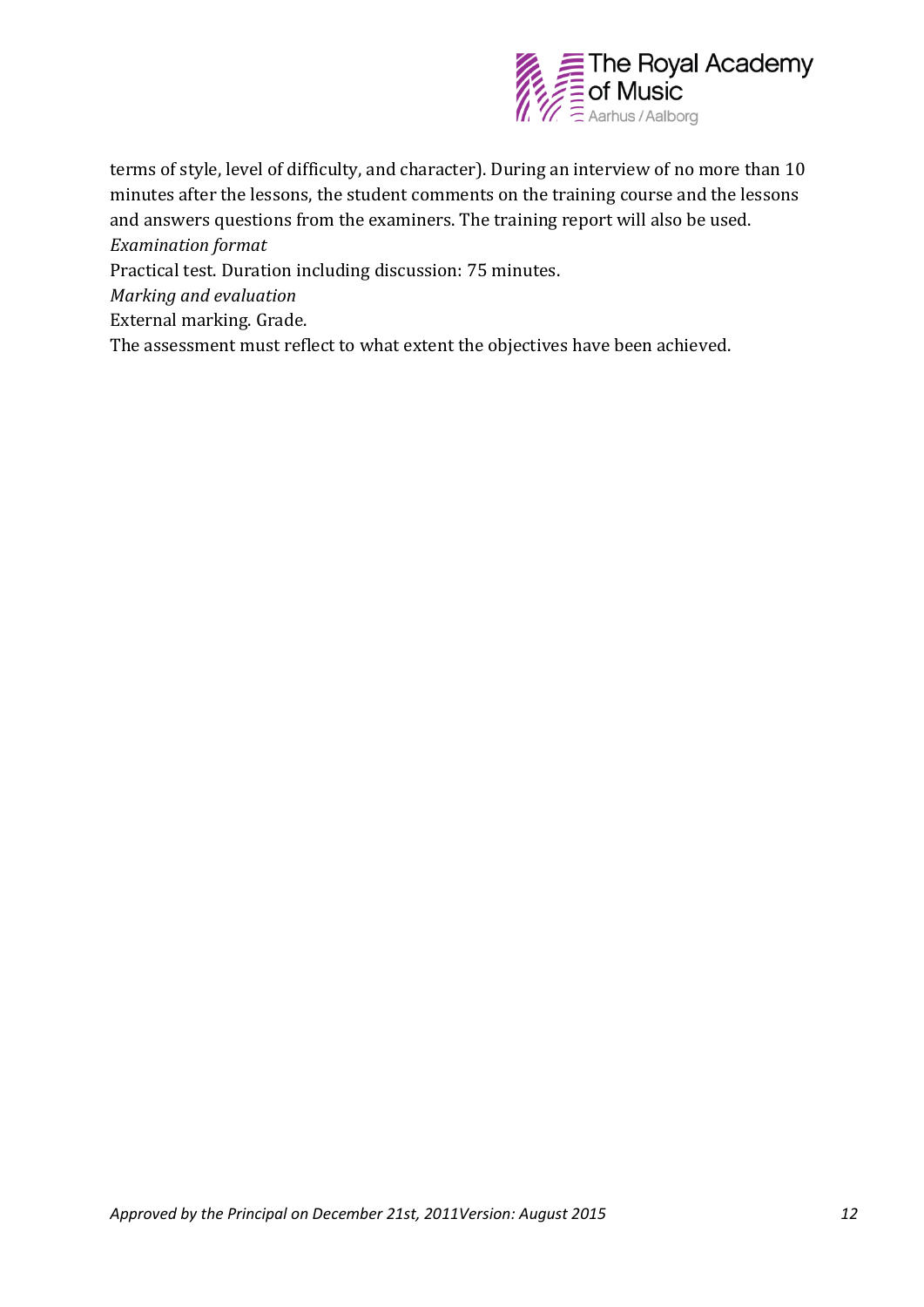

## **2.1.3.b Classical Choir Direction**

#### **Objectives**

Upon completion of the subject, the student:

- Has mastered advanced tuition skills in relation to classical choir direction as well as musical skills and forms of expression.
- Can commence, arrange, and direct classical choirs and interdisciplinary cooperation independently in the musician and teacher roles.
- Understands and is able to reflect on practice and choice of methods in relation to his/her own artistic practice as well as in relation to tuition and communication courses.
- Is able to assess and choose among pedagogical methods and tools, create relevant solution models, and make informed and reflected artistic decisions.
- Is able to work with musical and pedagogical communication and discuss music related and professional problems with peers as well as non-specialists.
- Is able to act professionally as regards responsibilities and ethics.

#### **Content**

Tuition comprises methods and training.

Further development of student qualifications within classical choir direction. The student must be able to integrate practical and theoretical aspects.

Teaching methods and pedagogics are covered with a view to preparing a relevant and progressively sorted teaching repertoire for use during the training courses. Participation in organist choirs.

1st and 2nd semester training

In consultation with the supervisor, the student (or two students working together) executes a tuition course of a least 15 lessons (of at least 45 minutes each) with a choir at music school level.

The student prepares a written report of the work with the training class.

The training report must contain the objective, a description of the choir, a description of one or more selected lessons, method and teaching considerations, an evaluation of the objective and choir development over the full course, choice of materials, and examples of teaching materials used.

Scope: 6 to 8 pages excluding annexes.

#### 3rd and 4th semester training

In consultation with the supervisor, the student executes a tuition course of at least 20 lessons (45 minutes each). The content of the training course is selected by the student.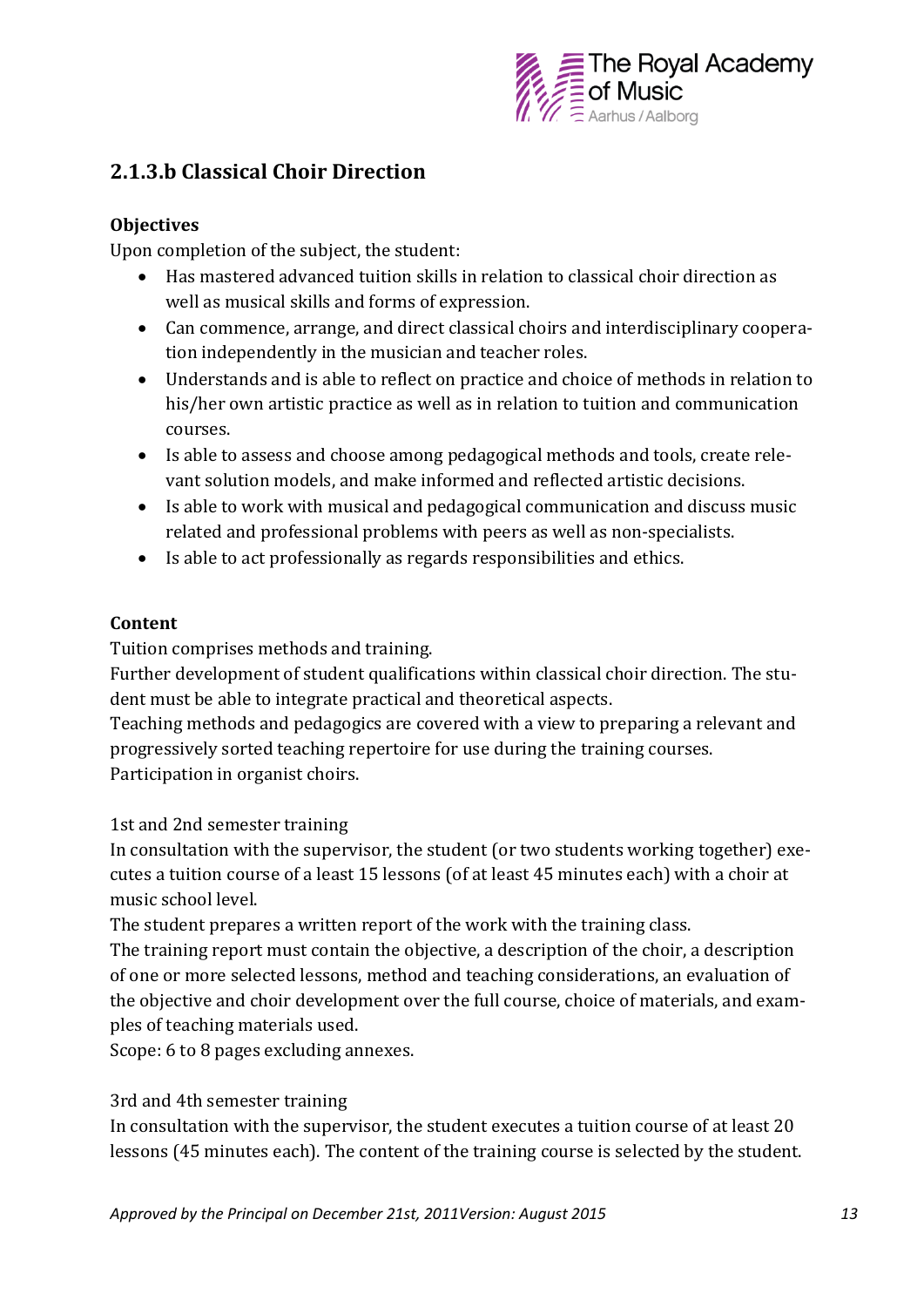

The student prepares a written report of the work with the training class.

The training report must contain the objective, a description of the choir, a description of one or more selected lessons, method and teaching considerations, an evaluation of the objective and choir development over the full course, choice of materials, and examples of teaching materials used.

Scope: 8 to 10 pages excluding annexes.

Four copies of the training report are to be handed in no later than 14 days prior to the examination.

#### **Semesters**

1st to 4th semester.

#### **Scope**

20 ECTS towards the degree.

#### **Tuition and work formats**

Class tuition. Tuition is organised as class tuition and in the form of guidance in connection with the training courses.

#### **Evaluation and examination regulations**

#### After the 2nd semester: Certificate

*Examination format* 

The supervisor evaluates the training report and the course during an evaluation interview with the student.

*Marking and evaluation*

Certificate with the evaluation Approved/Not approved. This certifies that the objectives have been achieved at a level at least corresponding to a Pass, and that current attendance rules have been followed.

#### After the 4th semester: Examination

Using the student's own training choir, the student is examined in two movements, one assignment prepared in advanced and chosen by the student, and one extempore assignment set by the teacher. The set assignment is handed out one week prior to the examination. The student may rearrange the score of both movements to suit his/her needs.

Examination of the assignment chosen by the student lasts 25 minutes while examination of the set assignment lasts 25 minutes.

During an interview of no more than 10 minutes after the lessons, the student comments on the training course and the lessons and answers questions from the examiners. The training report will also be used.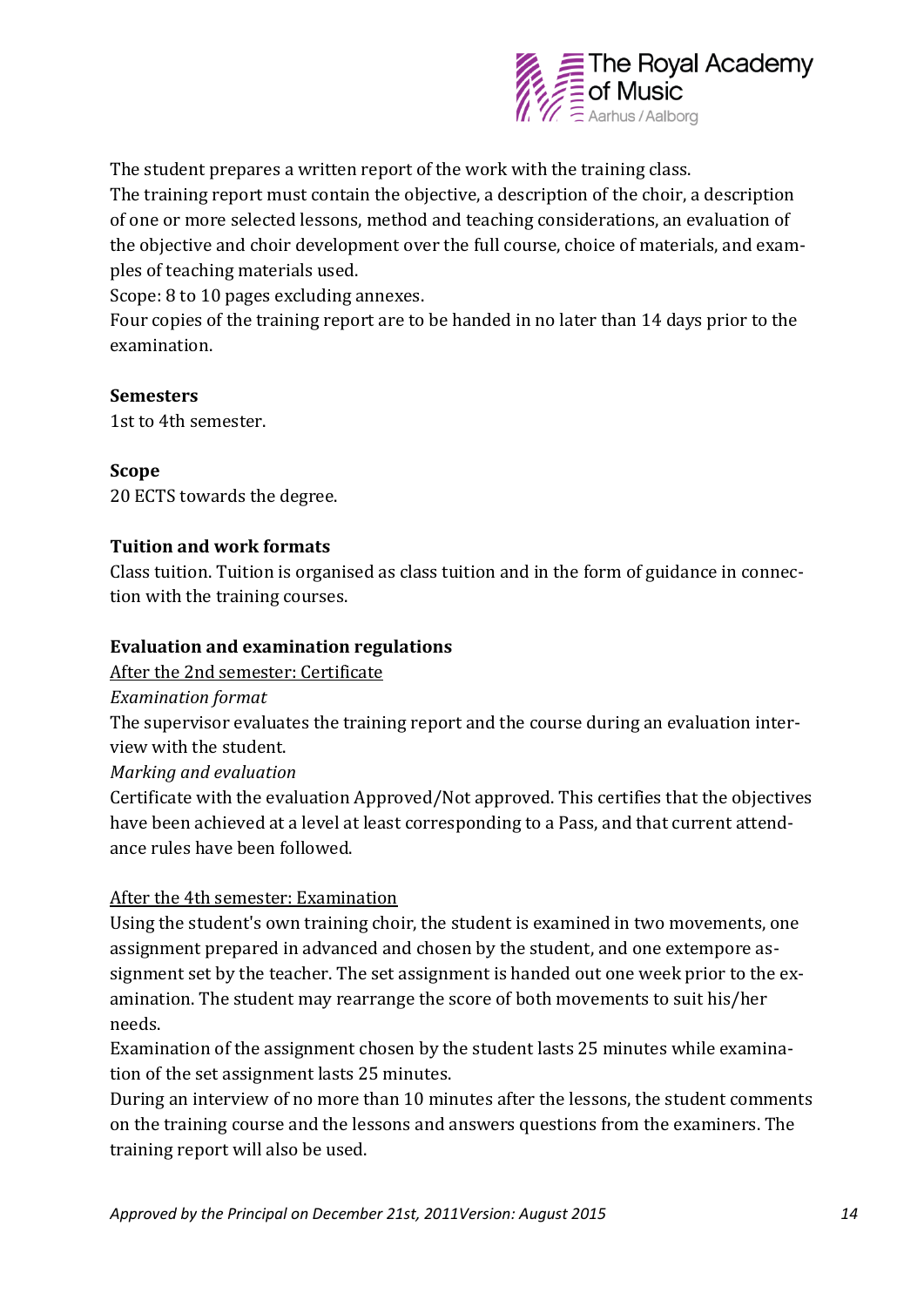

*Examination format*

Practical test. Duration including discussion: 75 minutes.

*Marking and evaluation*

External marking. Grade. The evaluation must reflect to what extent the objectives of the degree course have been achieved.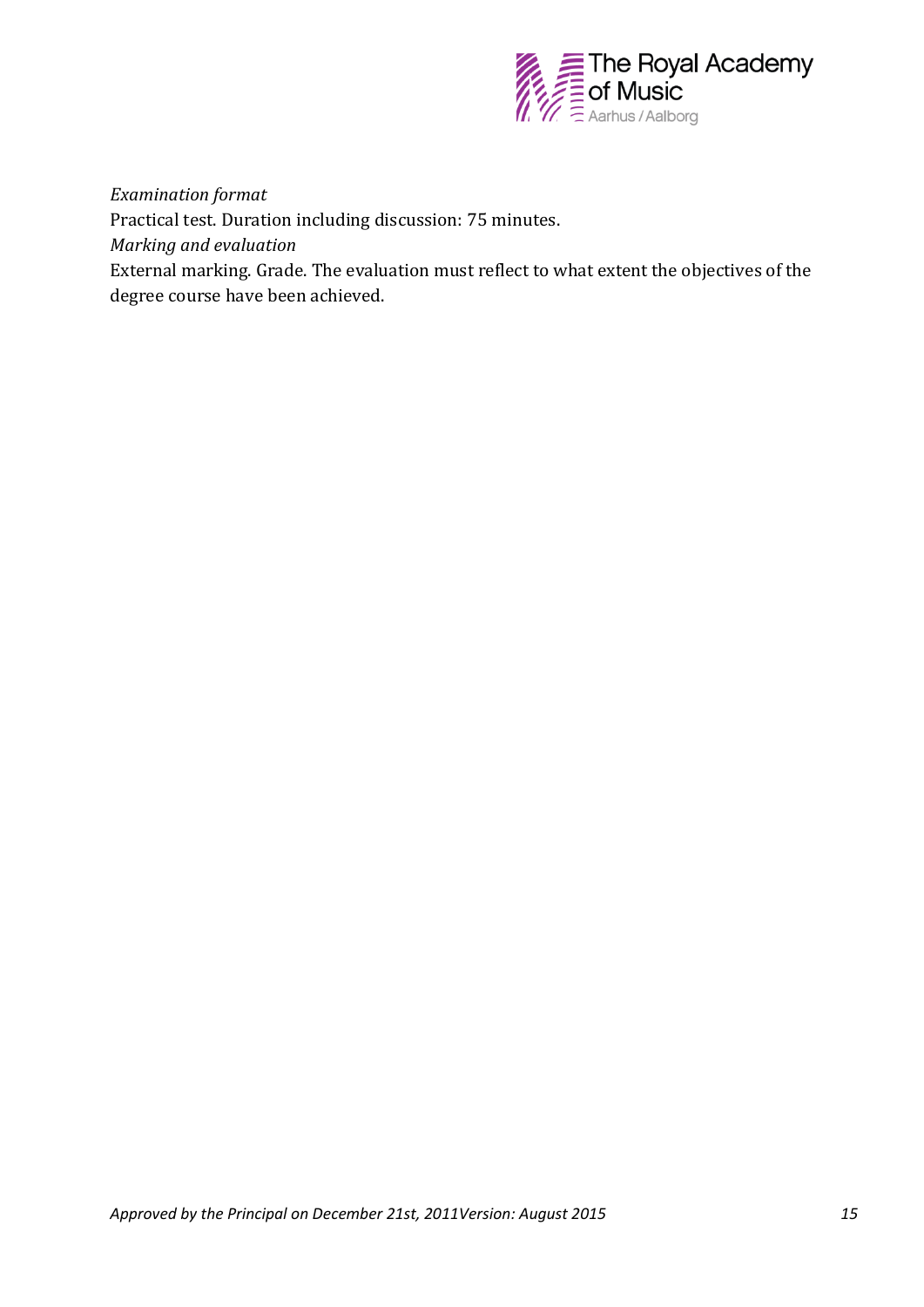

## **2.1.4 Education Theory**

#### **Objectives**

Upon completion of the subject, the student:

- Possesses specialist and internationally recognised knowledge of relevant pedagogical, didactic, and psychological theories, concepts, and methods.
- Understands and is able to reflect on practice and choice of methods in relation to teaching and communication courses.
- Takes a critical and analytical approach to music and music education practice.
- Is able to discuss music education related issues.
- Is able to manage complex pedagogical processes in multicultural contexts.
- Is able to act in a professionally responsible manner.
- Is able to independently argue and assume responsibility for his/her own learning needs, specialisation options, and potential for creative development and prioritise and structure his/her time and work efforts.

#### **Content**

An introduction to music education and music pedagogical work as well as development and research efforts in the field of music education, including key concepts, questions, and themes, based on presentations and themes on eg:

- music education theory and practice
- music pedagogical work in relation to the field of pedagogics as a whole
- musical forms of expression and processes of aesthetic cognition
- existing idiom and individual experience
- the relationship between artistic activity and cultural education
- professional identity and music pedagogical institutions
- personal and musical development
- music and musicality
- aesthetics and didactics
- different forms of knowledge
- participation, direction, and observation

Interaction with the training courses in other subjects is presupposed.

#### **Tuition and work formats**

First semester:

Tuition takes place in large classes and study groups.

Each study group receives guidance.

The study group prepares a written assignment on a teacher approved subject.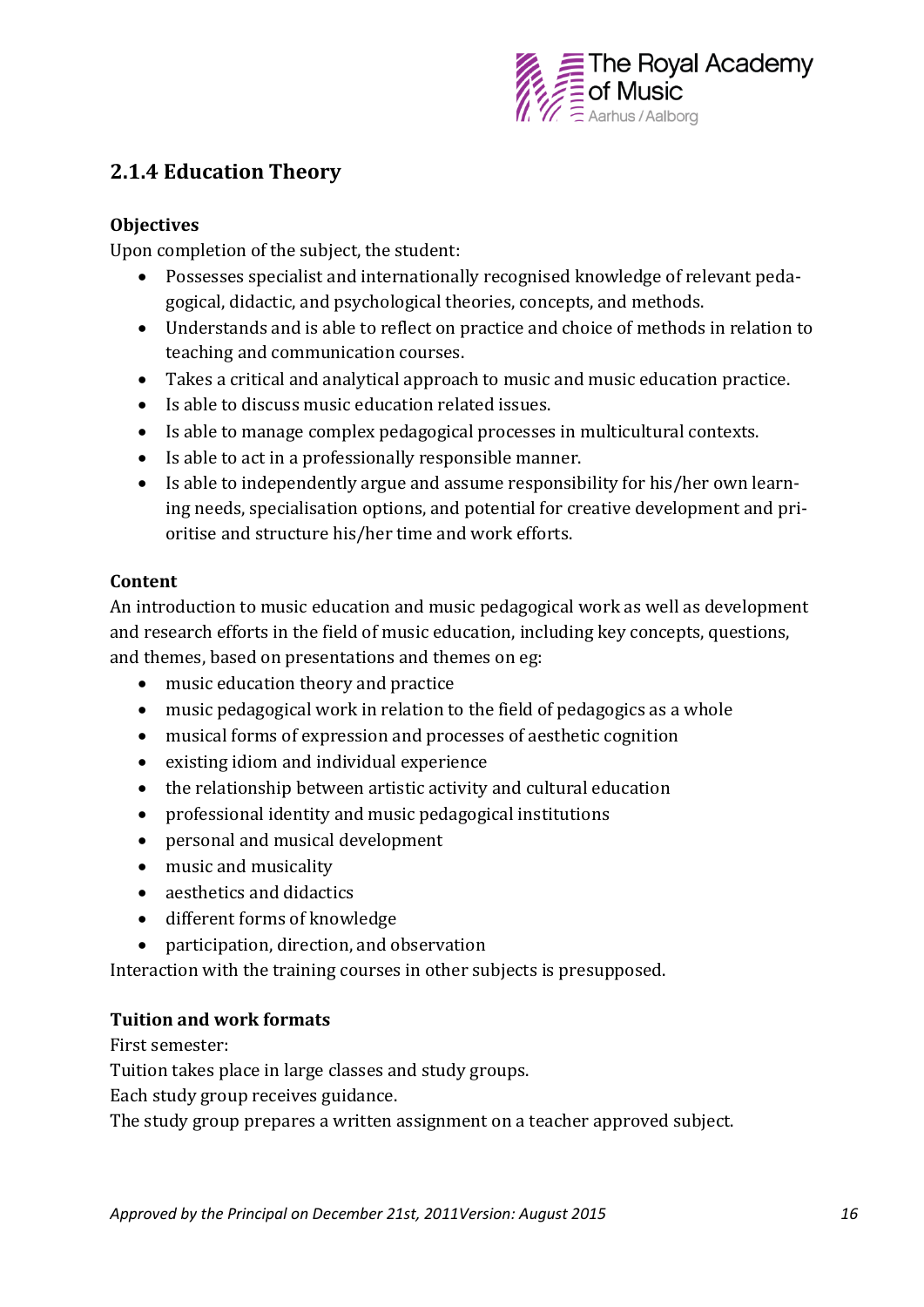

Second semester: Tuition takes place in smaller classes (approx. 8 to 10 persons).

#### **Semesters**

1st to 2nd semester.

#### **Scope**

6 ECTS towards the degree.

#### **Evaluation and examination regulations**

After the 1st semester

The module concludes with a presentation of the assignment based on the study group work. The presentation is performed in the presence of all large class students. Subsequent to the presentation, the study group receives teacher response and comments. *Marking and evaluation*

Internal marking. Approved/not approved.

#### After the 2nd semester: Examination

At the examination, a written assignment on a teacher approved subject is handed in. Work may be done in groups of 1 to 4 students.

Scope:

1-2 students: 10 to 15 pages.

3-4 students: 15 to 20 pages.

The deadline for hand-in is communicated by the studies office

#### *Examination format*

The oral examination is individual and is initiated by an independent elaboration by the student lasting for a maximum of 10 minutes. This is followed by an interview of approx. 20 minutes on the subject.

*Marking and evaluation* 

Internal marking. Grade.

The assessment must reflect to what extent the objectives have been achieved.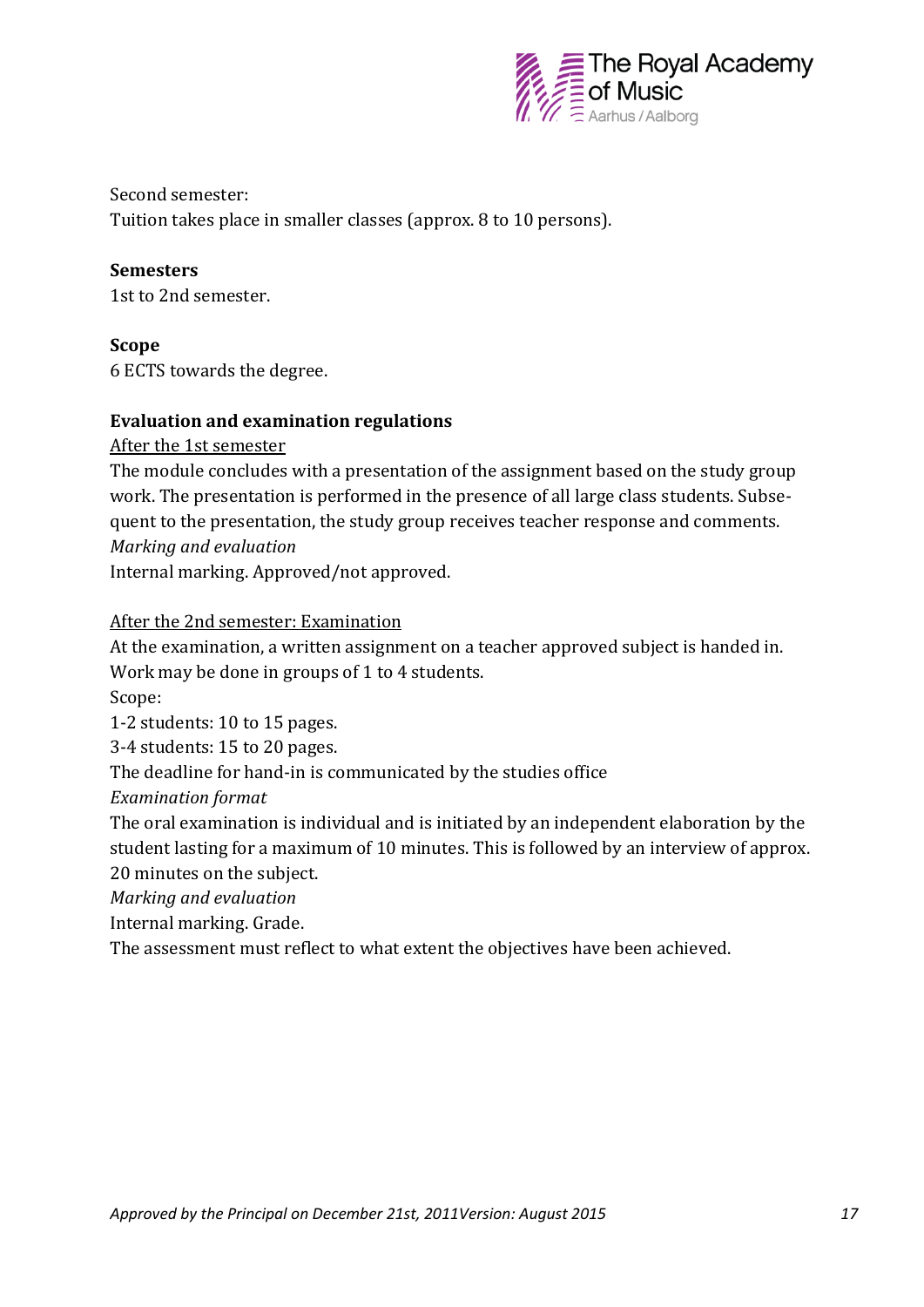

# **2.2 Entrepreneurial Studies**

#### **Objective**

Upon completion of the Entrepreneurial Studies subject, the student:

- Possesses specialist knowledge of the music business and culture in an international context.
- Understands and is able to reflect on professional practice and the complex relations between music industry players.
- Commands programme creation and communication with a view to employment in music.
- Is able to assess challenges and issues in relation to his/her career, create relevant solution models, and make informed and reflected career decisions.
- Is able to communicate his/her own profile and discuss vocational issues in relation to peers, audiences, and media players.
- Is able to manage complex and creative challenges in relation to the music business and culture in a globalised world.
- Can commence and lead independently in various professional contexts and interdisciplinary cooperation.
- Is able to independently assume responsibility for his/her own potential for creative development in a professional career context.

#### **Content**

Tuition on the individual semesters covers various subjects including:

#### **1st semester:**

- Career plan
- Individual research
- Self-management
- Communication
- Financials
- Music and society

#### **2nd semester:**

- Business plan
- Sales
- Marketing
- Partnerships and cooperation with other music industry players
- Development of ideas
- Project design

#### **3rd semester:**

- Project management
- Individual and group guidance
- Realising a project
- Career plan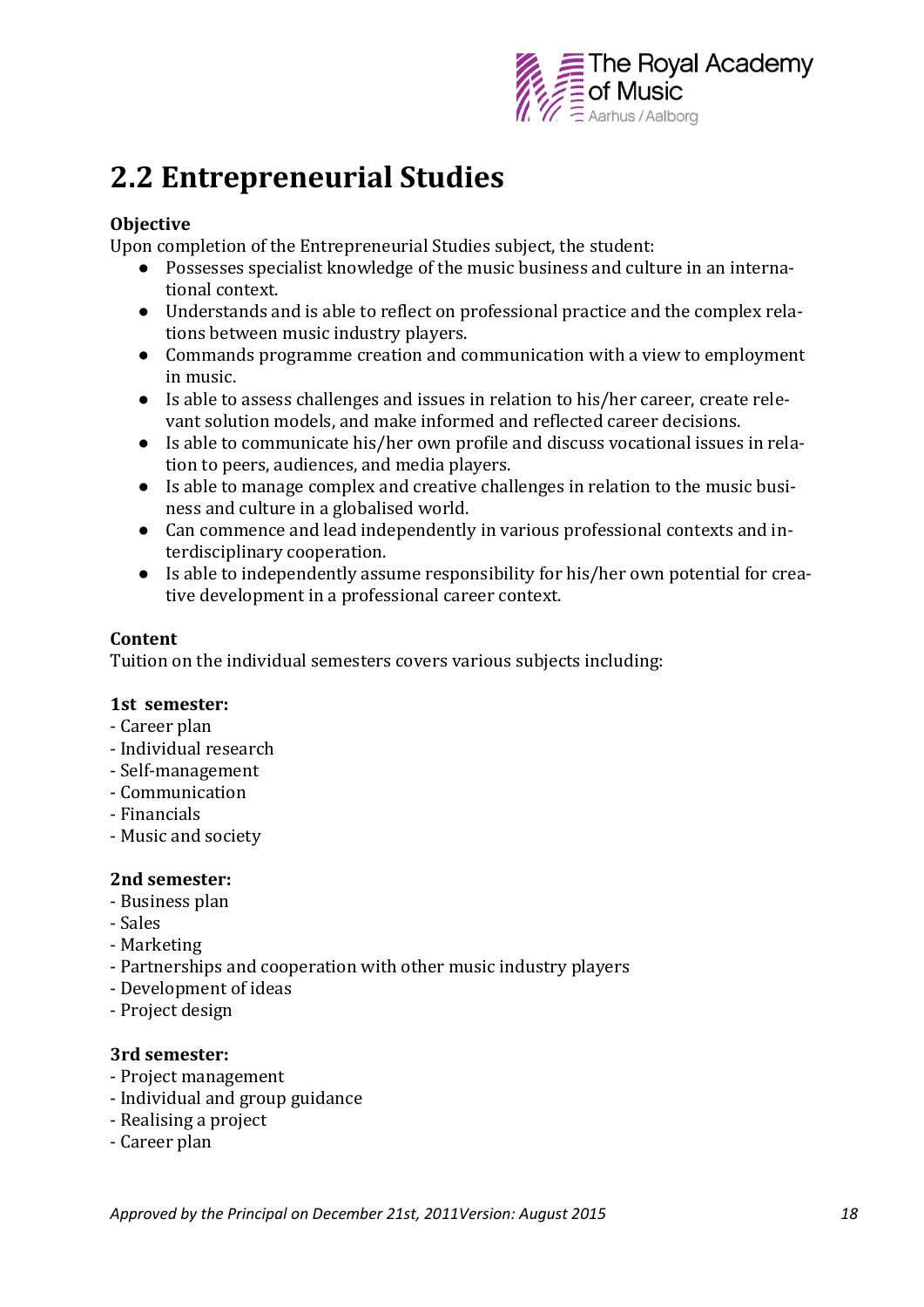

#### **Mandatory assignments**

To pass each semester, the student must hand in an online learning portfolio containing the work/assignments completed over the course of the semester.

At the start of the tuition course, the teacher announces which online platform is to be used.

The semester can only be passed if the assignments have been handed in and approved by the teacher. All assignments must relate theory and/or method to practice.

**1st semester:** Development of a career plan drawing on perspectives from the interview with a business professional chosen by the student **2nd semester:** Development of business plan for project **3rd semester:** Examination assignment

#### **Scope of written assignments on the 1st and 2nd semester: 3 to 5 pages.**

#### **Tuition and work formats**

Class tuition, seminars and individual guidance.

#### **Scope**

9 ECTS towards the degree.

#### **Semesters**

1st to 3rd semester

#### **Evaluation and examination regulations**

#### **Examination format:**

Oral examination based on the examination assignment. Duration: 20 minutes Discussion: 10 minutes

The examination assignment is handed in online and consists of two parts:

- A well-developed presentation portfolio/home page with a professional look
- A project assignment/learning portfolio Scope: 5-7 pages or corresponding video material/accessible portfolio content. The assignment must include a reflection on the student's practical experience with entrepreneurial activities and must relate to 2-3 themes from the core areas of the subject with relevant literature (theory and/or method).

#### Marking and evaluation:

Internal marking. Evaluation: grade. The assessment must reflect to what extent the objectives of the course have been achieved.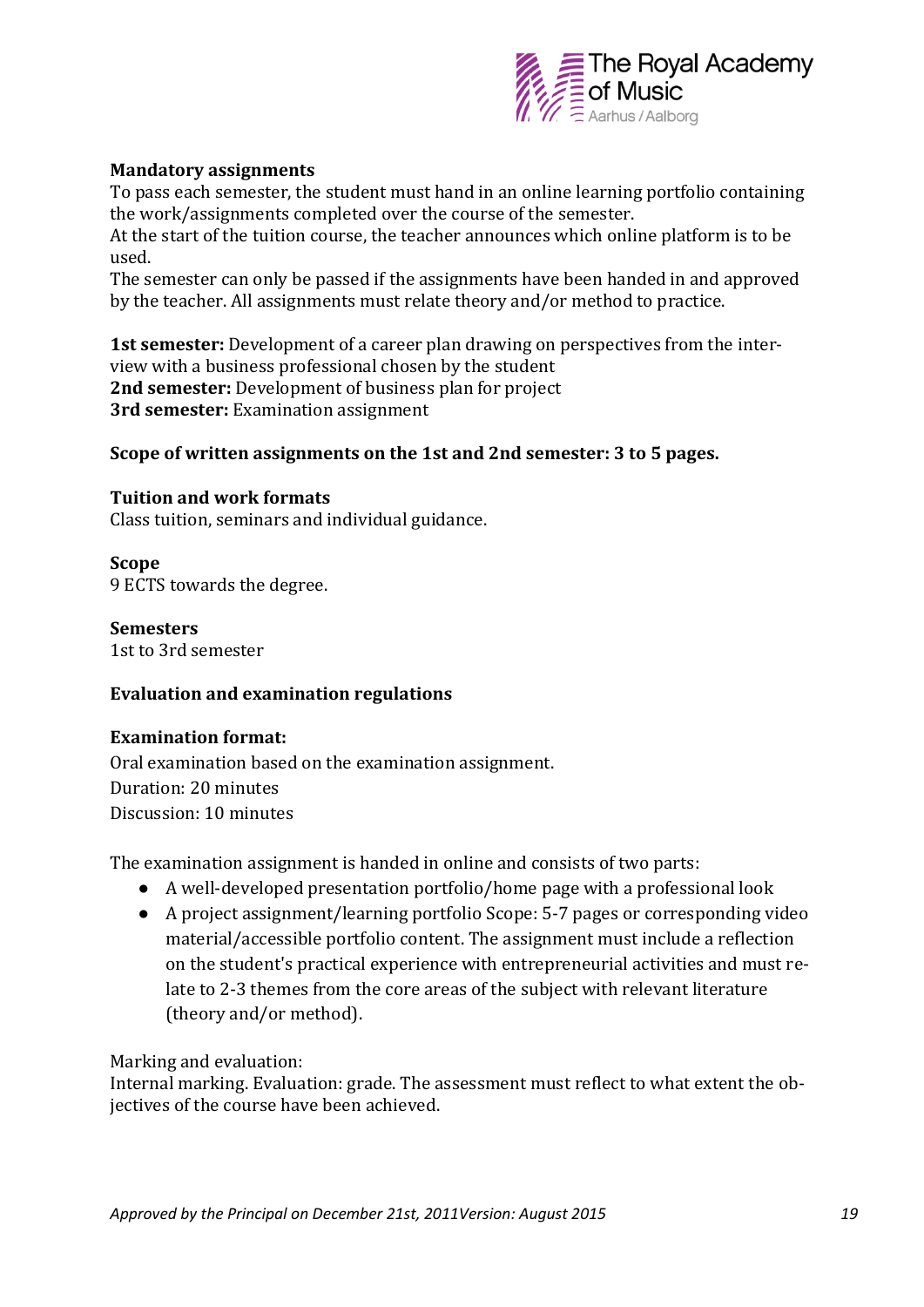

# **2.3 Master's project**

#### **Objective**

Upon completion of the master's project, the student:

- Possesses specialist knowledge of practice, methods and theory within the chosen project area.
- Understands and is able to reflect on his/her practice and choice of specialist methods in relation to the project.
- Has mastered relevant methods, tools and forms of expression for creative, performative, and/or pedagogical work.
- Is able to identify project relevant knowledge in an independent and critical manner and evaluate, create and choose from project related solution models.
- May communicate and discuss project idea and results orally and in writing to both peers and non-specialists.
- Is able to manage complex and creative challenges in relation to project work.
- Is able to independently find relevant cooperation partners and act critically and professionally in vocational and/or cross-disciplinary cooperation.
- Is able to independently assume responsibility for his/her own learning needs and potential for development in relation to project work, and to draft and manage realistic schedules.

#### **Content**

The student chooses and defines his/her own master's project. The project must include the following elements:

- At least one of the following dimensions: an artistic, performative, pedagogical or theoretical dimension
- A communicative dimension
- A written reflection. Scope: 15 to 30 pages

The repertoire of the 4th semester main instrument concert may overlap that of the master's project.

#### **Tuition and work formats**

Individually, in large groups and in study groups

The main project is completed during the 3rd and 4th semesters.

Individual project guidance is provided by the main supervisor, possibly assisted by an external supervisor.

Preparations for the project are made in the Master's Project: Joint Classes subject. The Master's Project: Joint Classes subject includes tuition in project management, method awareness, literature searches, interview techniques, etc. and provides an introduction to various research methods.

During the course, student projects are used as case studies as applicable. The student prepares his/her own project plan as part of the tuition.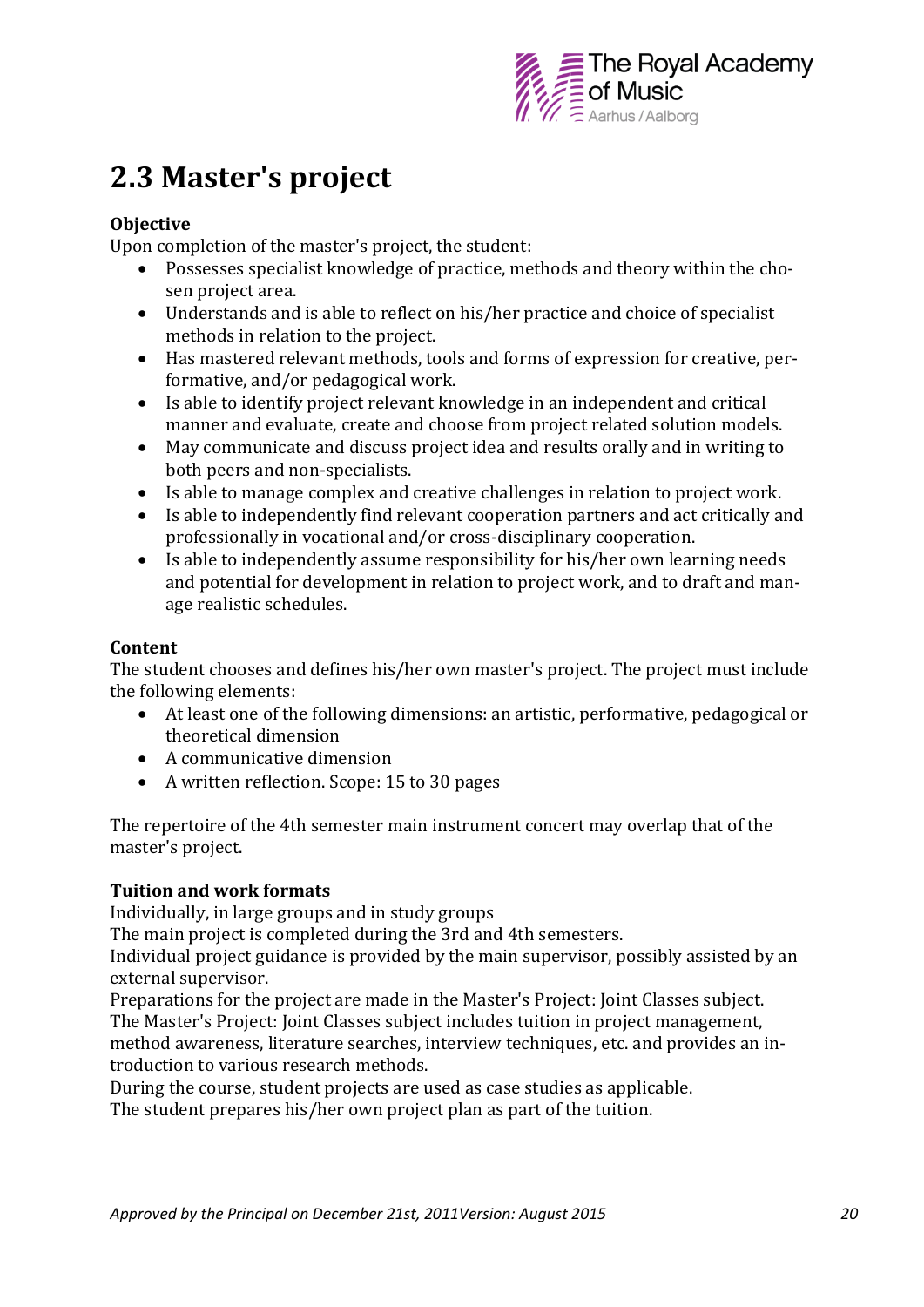

#### **Deadlines**

#### **1 April, 2nd semester**

The student sends a preliminary title and a draft of the content to the project coordinator along with a prioritised application for a main supervisor.

#### **Early September, 3rd semester**

In the Master's Project: Joint Classes subject, the students are introduced to the scope, form and expectations/options in connection with the master's project and are instructed to prepare a preliminary project description.

Study groups of 3 to 4 students are formed. The group convenes at least three times during the project period. A report of these meetings must be included as an annex to the written part of the project.

#### **1 November, 3rd semester**

The preliminary project description is submitted for review by the project coordinator. This includes a description of the intended master's project as regards title, work format, plans for project realisation and final presentation format.

#### **1 February, 4th semester**

In cooperation with the main supervisor, the student prepares the final project description which forms the foundation for the remaining work and the evaluation of the project.

This project description is binding in relation to the written part of the project.

#### **1 April, 4th semester**

The written reflection (including material that the examiners are expected to be familiar with at the presentation) is handed in.

#### **Special regulations regarding the written reflection**

In the written reflection, the student should account for e.g. the following:

- The chosen angle of the project
- Which delimitations have been made, and for what reasons?

• The target audience of the project. "Who am I trying to reach?"

An identification and description of these as well as an evaluation of the degree to which they have been involved in work on the project.

Music business anchoring. "Who may assist me?"

Where and how is the project meant to be located on the local/national/international music scene? This includes an evaluation of, and proactive measures in relation to, stakeholders.

**•** Traditions

An account of the artistic/pedagogical/performance related tradition that the project aspires to be a part of, including a list of relevant literature (in the broad sense of books, articles, TV shows, interviews, recordings, websites, etc.).

In addition, the written reflection must include the following:

- Literature list
- Abstract

Short summary (max. ½ page) of the project in English